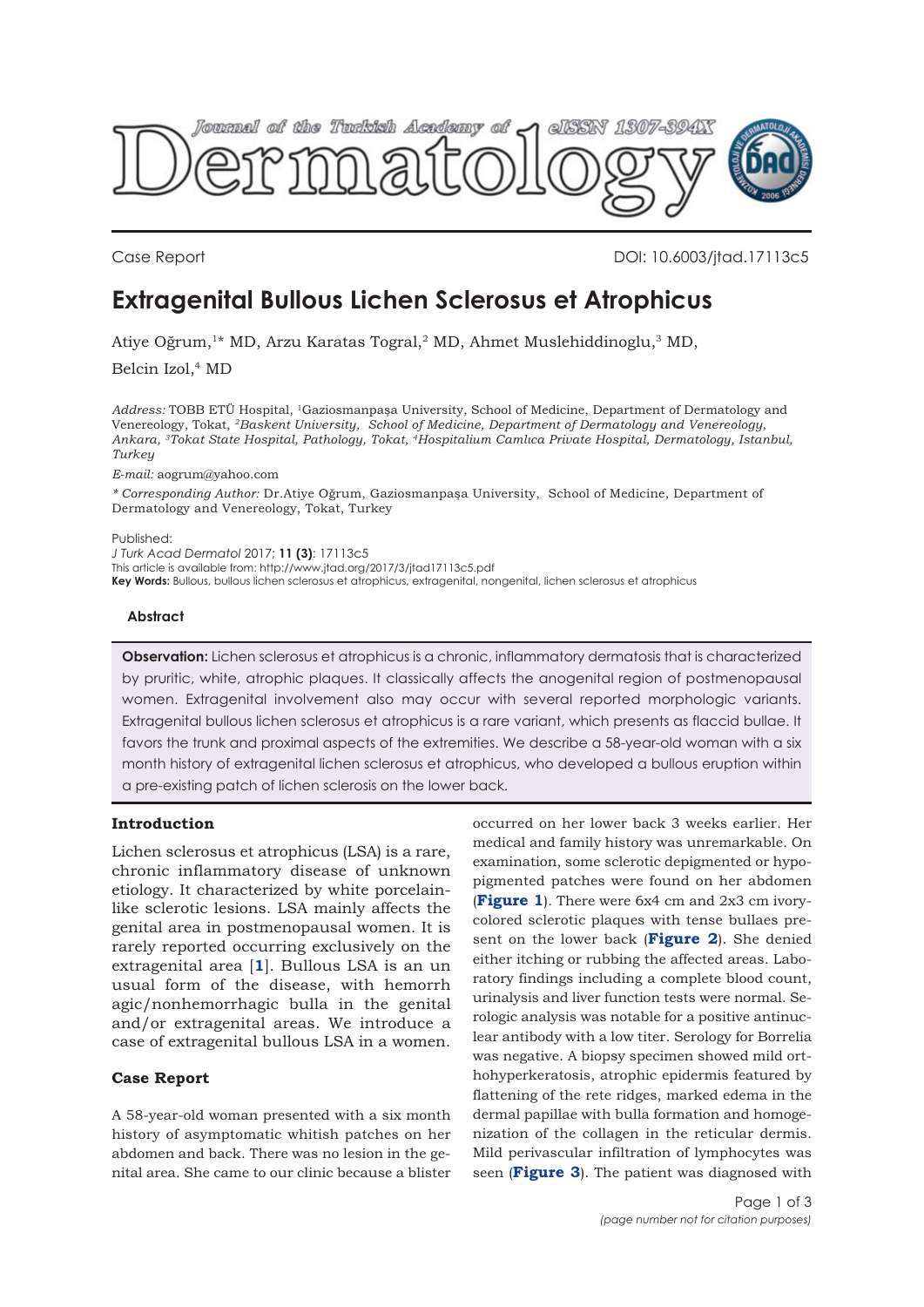<span id="page-1-0"></span>*J Turk Acad Dermato*l 2017; **11(3)**: 17113c5. http://www.jtad.org/2017/3/jtad17113c5.pdf



**Figure 1.** The patient presented with sclerotic patches on her abdomen

extragenital bullous LSA. Treatment with betamethasone 17 valerate ointment 1% was performed. A bullous lesion improved with topical treatment, but the patient did not come to other appointments.

# **Discussion**

Lichen sclerosus et atrophicus is a chronic, inflammatory disease that is classically characterized by pruritic, white, sclerotic, atrophic plaques. It most commonly affects the anogenital region. It is an uncommon disease with an estimated prevalence of 0.1 to 0.3% [**[2](#page-2-0)**]. Both sexes are affected; however there is a bimodal distribution that occurrs prepubescently and postmenopausally [**[3](#page-2-0)**]. 15 to 20% of all patients with LSA have extragenital invol-



Figure 3. Skin biopsy of bullous lesion on the woman's lower back revealed mild orthohyperkeratosis, atrophic epidermis featured by flattening of the rete ridges, marked edema in the dermal papillae with bullae formation and homogenization of the collagen in the reticular dermis, mild perivascular infiltration of lymphocytes (HE, x40).



**Figure 2.** Tense blisters developed in the sclerotic patches on her lower back

vement [**[1](#page-2-0)**]. Extragenital LSA is generally asymptomatic and commonly involves the trunk and proximal extremities [**[4](#page-2-0)**]. Bullous LSA, which is characterized by flaccid/tense bullae, may localized to both genital and extragenital. In this case, there is no pruritus on the lesions.

The etiology of LSA is stil unknown [**[5](#page-2-0)**]. Several factors including genetic susceptibility, trauma, chronic infections and low levels of androgens have been implicated as pathogenic factors; however currently favored is an autoimmune processes. There is an association with autoimmune diseases including type I diabetes, vitiligo, thyroid disorders and alopecia areata [**[6](#page-2-0)**]. In our case, there is only antinuclear antibody positivity with low titer. Several studies have shown an increase in circulating antibodies against extracellular matrix 1 protein and bullous pemphigoid antigens 180 and 230 [**[7](#page-2-0), [8](#page-2-0)**]. Theoretically, an autoimmune process could result in bullae formation in the bullous variant of LSA.

Characteristic histopathologic features of LSA include epidermal atrophy, follicular plugs and a band of edematous, homogenized collagen in the papillary dermis with varying degrees of lymphocytic infiltrate [**[9](#page-2-0)**]. The histopathologic formation of subepidermal bullae has been attributed to two mechanisms. One is papillary dermal edema that leads to disruption of the supporting collagen fibers, and the second is a vacuolar interface dermatitis that causes basal layer degeneration and basement-membrane zone instability [**[10](#page-2-0)**].